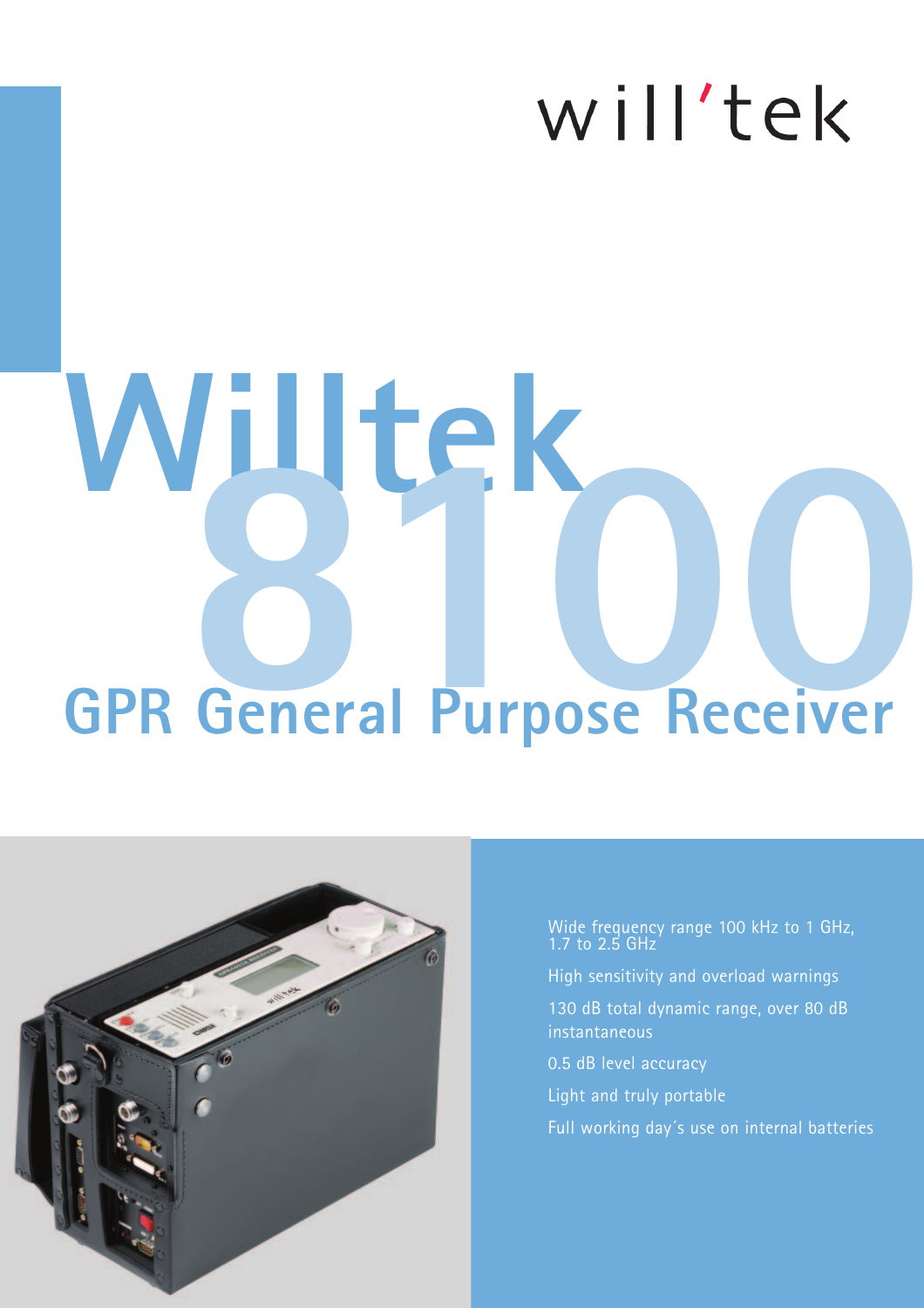#### **True field instruments with laboratory accuracy**

#### **Wide application range**

- Transmitter Site Surveys
- Interference Tracing
- Voice Monitoring
- Direction Finding
- Tracing of "Rusty Bolt" effects
- Channel Occupancy
- Band Usage
- Remote Monitoring
- Field Checking of Modulation

In the increasingly crowded VHF/UHF frequency band the need for spectrum management has never been more important than today. The 8100 GPR series of receivers and associated software will allow sophisticated measurements and spectrum scanning to be conducted with ease and speed with no sacrifice in accuracy. The 8100 GPR series offers a portable solution to many measurement and monitoring problems.

The 8100 GPR series has gained acceptance throughout the world in many applications covering 100 kHz to 2.5 GHz. It is an ideal measuring tool for mobile communications network planning and maintenance. Together with Willtek integrated software packages they can form the basis of comprehensive measurement systems for:

- Signal monitoring
- Signal surveys pedestrian and vehicular
- Broadcast coverage
- Cellular performance
- Personal communications networks

#### **Easy operation**

The front panel display allows access to all parameters and features of the unit and it has variable contrast to facilitate use in all lighting conditions. A signal level can be displayed numerically in selected units. For trend indications a bar graph indicates the level over the 84 dB dynamic range of the receiver (130 dB using internal automatic RF and IF attenuator). All main parameters – tuned frequency, measurement bandwidth, RF detector and time constants – are displayed. The squelch threshold is indicated on the bar graph and can be conveniently set from the front panel.

The modulation level of speech transmissions can be measured dynamically under operational conditions. A direct reading of FM deviation or peak AM percentage is displayed. Two isolated, squelch operated change-over relays are provided to allow for simple remote monitoring, such as tape recorder switching, without the need of a controller.

For direct field strength readings in dBmV/m the antenna factors are automatically added to the signal strength reading when standard antennas are used.

For measurements on the move it is critical to have fast transfer of calibrated signal strength data. The 8100 GPR series can sample at a rate of 200 per second allowing signal strengths to be captured accurately. These measurements can be transferred over RS-232 allowing measurements to be made at speeds of up to 100 km/hour.

In their scanning mode the 8100 GPR receivers can scan sequentially from any selected start frequency to any stop frequency within their range. The scan is automatically stopped on any frequency with a signal level above a specified threshold. Variable "dwell" and "hold" times can also be selected. Up to 100 frequencies can be locked out during scanning.

Priority channels allow any two frequencies to be monitored on a regular basis as a "background" task of the receiver. Each priority channel has a variable sampling time. In priority mode, as soon as a selected signal is present, the receiver automatically holds on that frequency and indicates its measurement. This facility is ideal for tracing and monitoring intermittent or illegal signals whilst allowing normal measurement operations.

At the press of a button all receiver settings are captured and transferred immediately to memory for subsequent analysis. Up to 40 frequencies and settings can be stored and edited, each of which is displayed on a "Channel List".

An RS-232 interface is provided for the external control of all receiver functions and the transfer of all measurement data.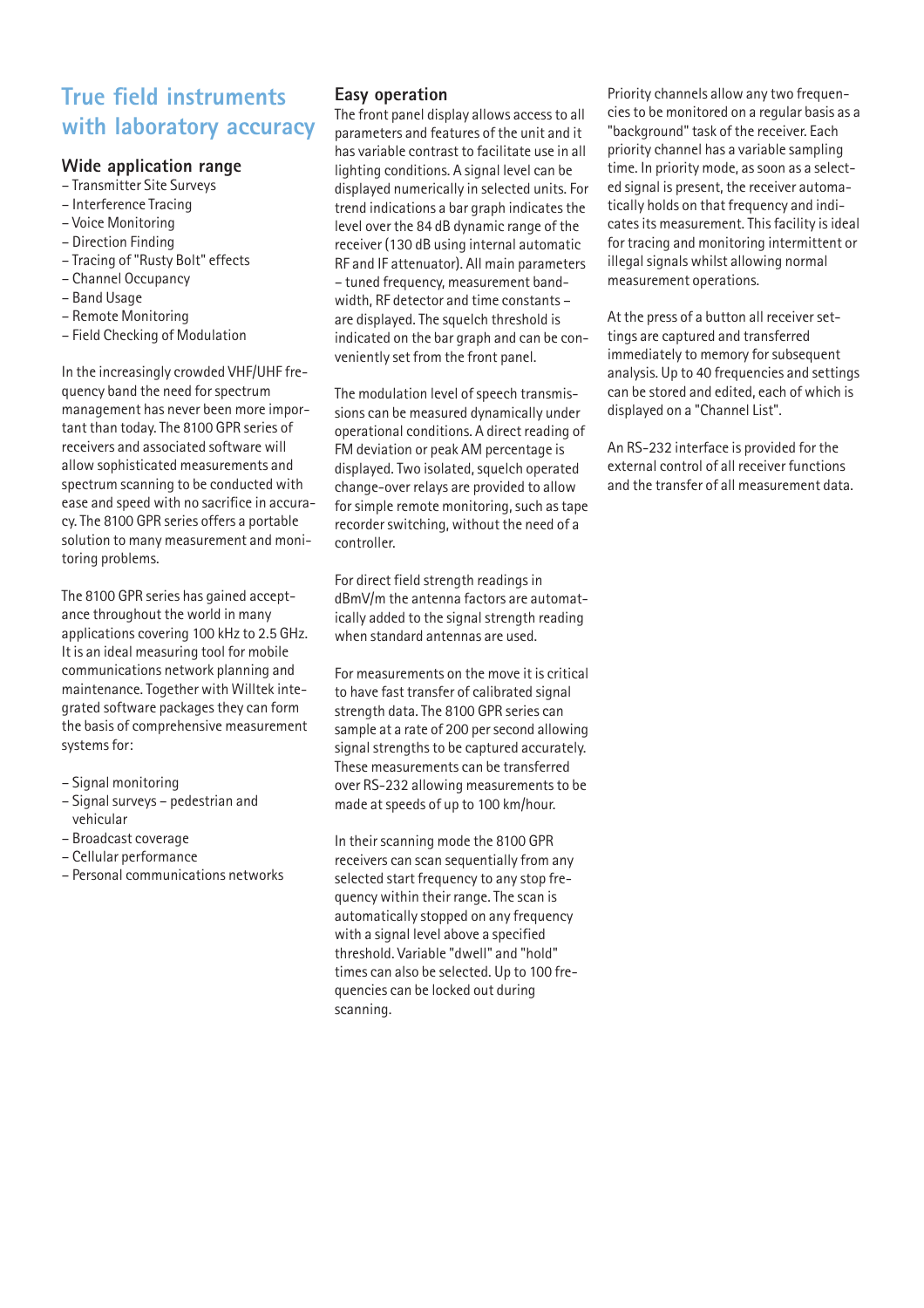#### **Specifications**

#### **Frequency**

| 100 kHz to 26 MHz*                  |
|-------------------------------------|
| 26 to 1000 MHz                      |
| $2.5$ kHz                           |
| 0.5, 1, 5, 6.25, 10,                |
| 12.5, 20, 25, 50 kHz steps          |
| 5, 6.25, 10, 12.5, 25 kHz steps     |
| between user set limits             |
| Up to 100                           |
| adjustable 0 to 9.9 seconds         |
| adjustable 0 to 9.9 seconds         |
| adjustable 0 to 9.9 seconds and off |
|                                     |

#### **Amplitude**

| Level accuracy                 | $+1.5$ dB max                         |
|--------------------------------|---------------------------------------|
|                                | typically                             |
|                                | $+0.5$ dB (26 to 1000 MHz)            |
| 7.5 kHz bandwidth              | +3 dB (100 kHz to 26 MHz)             |
| Measuring range                | $-10$ dB $\mu$ V to $+110$ dB $\mu$ V |
|                                | (26 to 1000 MHz)                      |
| 7.5 kHz bandwidth              | +5 $dB\mu V$ to +110 $dB\mu V$        |
|                                | (100 kHz to 1 MHz)                    |
| Average detection              | 0 $dB\mu V$ to $+110$ dB $\mu$ V      |
|                                | (1 to 26 MHz)                         |
| Level readout resolution       | $0.1$ dB                              |
| Displayed range                | 84 dB bargraph display                |
| Level detection                | average, peak                         |
| Level detection time constants |                                       |
|                                | average 5 ms, 0.1 s, 1 s              |

|                 | peak hold time 1 s     |
|-----------------|------------------------|
| Measuring units | dBµV, µV, dB relative, |
|                 | dBµV/m, dBm            |
|                 |                        |

#### **Selectivity**

| IF frequencies | 301.5 MHz, 21.4 MHz, 455 kHz |
|----------------|------------------------------|
| Bandwidth 3 dB |                              |
| 8101           | 7.5, 15 and 120 kHz          |
| 8102           | 7.5, 15, 20 and 120 kHz      |
| 8103           | 7.5. 15. 25. 120 kHz         |
|                |                              |

(\*reduced specification)

| greater than 45 dB                                   |
|------------------------------------------------------|
| (12.5 kHz channel spacing)                           |
| greater than 50 dB                                   |
| (25.0 kHz channel spacing)                           |
| 50 dB minimum                                        |
| typically 70 dB (level required                      |
| to produce an indication of 0 $dB\mu$ V)             |
| 70 dB minimum                                        |
| (230-400 MHz, 50dB minimum)                          |
| typically 80 dB (level required                      |
| to produce an indication of 0 $dB\mu$ V)             |
| typically 50 dB                                      |
| (level required to produce                           |
| an indication of 0 $dB\mu$ V)                        |
| 75 dBµV minimum                                      |
| (1 dB level change,                                  |
| O dBµV signal, 2 MHz away)                           |
| 55 dB minimum                                        |
| (1 mV potential difference input, 50 kHz separation) |
|                                                      |
|                                                      |

#### **Input**

| LRF input impedance | nominally 50 $\Omega$            |
|---------------------|----------------------------------|
| Antenna input       | "N" type connector               |
| Input VSWR          | less than 2                      |
|                     | (1 without RF attenuation)       |
|                     | less than 1.4                    |
|                     | (1 with RF attenuation selected) |
| RF attenuation      | 20dB                             |
| IF attenuation      | 10, 20 or 30 dB                  |
| Max. safe level     | 3.5 V rms (250 mW)               |
|                     | +23 dBm at max. sensitivity      |
| Overload display    | visual and audible               |
|                     |                                  |

#### **Audio**

| Audio demodulation              | AM, FM                                    |  |
|---------------------------------|-------------------------------------------|--|
| Typical signal-to-noise ratio   |                                           |  |
| (S+N/N, audio filter selected): |                                           |  |
| AM:                             | typically 10 dB (6 dB $<$ 26 MHz)         |  |
|                                 | for 0 $dB\mu V$ signal, 30 % modulation   |  |
|                                 | 1 kHz tone, audio filter in               |  |
| FM:                             | typically 20 dB $(14 dB < 26 MHz)$        |  |
|                                 | for 0 dBµV signal, 1.5 kHz peak deviation |  |
|                                 | 1 kHz tone, audio filter in.              |  |
| Audio filter                    | 300 Hz +50 Hz to 1 dB to 2.4 kHz          |  |
|                                 | +300 Hz to 3 dB (switchable)              |  |
| 600 $\Omega$ line output        | adjustable from front panel               |  |
|                                 | nominally 0 dBm (600 $\Omega$ )           |  |
| Audio output                    | 1.0 W to 3.0 W                            |  |
|                                 | (dependent upon battery state)            |  |
|                                 |                                           |  |

#### **Modulation Measurement (with 400 Hz Modulation)**

| AM       |                                |
|----------|--------------------------------|
| Range    | 0 to 90% (0 to 126% indicated) |
| Accuracy | 5%                             |
| FM       | (7.5 kHz bandwidth)            |
| Range    | 0 to 3.7 kHz peak deviation    |
|          | (0 to 4.2 kHz indicated)       |
| Accuracy | 500 Hz                         |
| FM       | (15 kHz bandwidth)             |
| Range    | 0 to 7.5 kHz peak deviation    |
|          | (0 to 8.4 kHz indicated)       |
| Accuracy | 500 Hz                         |
| FM       | (20 kHz bandwidth)             |
| Range    | 0 to 10 kHz peak deviation     |
|          | (0 to 16.8 kHz indicated)      |
| Accuracy | 500 Hz                         |
| FM       | (25 kHz bandwidth)             |
| Range    | 0 to 12.5 kHz peak deviation   |
|          | (0 to 16.8 kHz indicated)      |
| Accuracy | 500 Hz                         |
| FM       | (120 kHz bandwidth)            |
| Range    | 0 to 60 kHz peak deviation     |
|          | (0 to 84 kHz indicated)        |
| Accuracy | 5 kHz                          |

#### **Auxiliary Outputs**

| Serial data             | RS-232 control of all functions                       |
|-------------------------|-------------------------------------------------------|
| Loudspeaker             | 1.0 W to 3.0 W into 8 $\Omega$                        |
|                         | (dependent upon battery state)                        |
|                         | Low level audio (line out) variable using front panel |
|                         | control but nominally 0 dBm (600 $\Omega$ )           |
| Signal level            | full scale on bargraph 6 V                            |
|                         | noise level approx 2 V (typical)                      |
|                         | Two squelch operated changeover relay contacts        |
|                         | maximum 0.5 A, 28 V DC                                |
|                         | contacts electrically isolated from receiver          |
| Demodulation            | unfiltered demodulator output                         |
|                         |                                                       |
| General                 |                                                       |
| Screening               | 60 dB                                                 |
| Spurious emissions      | 1 nW maximum                                          |
| Battery state indicator | visual on display                                     |
|                         | plus audible warning                                  |
| <b>Battery life</b>     | 8 hours, dependent upon volume level                  |
| Charging time           | 16 hours                                              |
| Weight                  | 6 kg (including case and batteries)                   |
| Dimensions              | $330 \times 115 \times 240$ mm (including case)       |

Operating temperature range 0 to 40°C Lock and the state of tront panel control lock